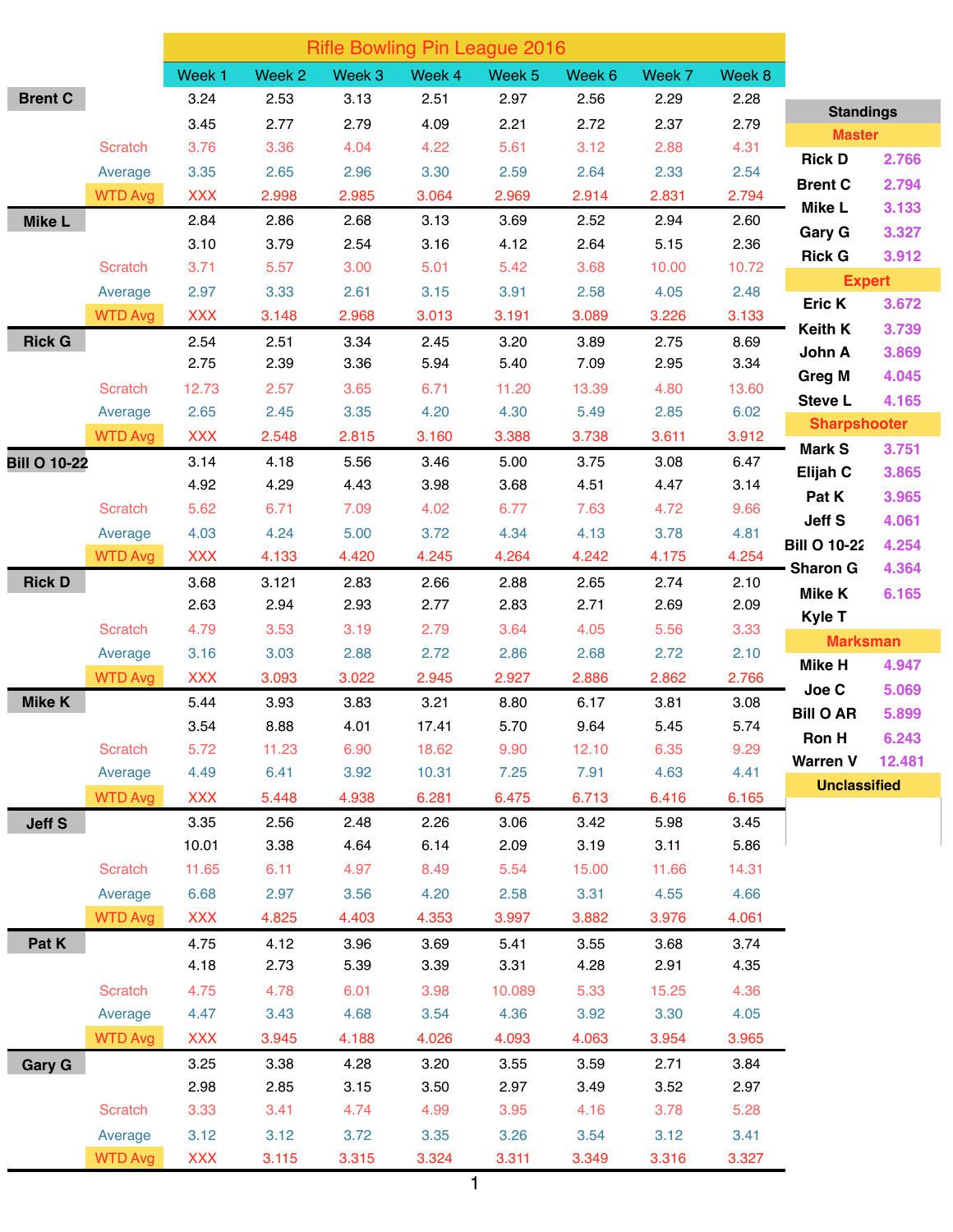| <b>Warren V</b> |                | 26.66      | 26.66  | 8.29   | 6.66   | 7.64   | 5.05   | 4.17   | 4.99   |
|-----------------|----------------|------------|--------|--------|--------|--------|--------|--------|--------|
|                 |                | 34.89      | 34.89  | 7.45   | 3.91   | 5.69   | 5.74   | 4.43   | 12.57  |
|                 | <b>Scratch</b> | 44.41      | 44,41  | 9.15   | 22.11  | 9.79   | 7.99   | 4.52   | 14.15  |
|                 | Average        | 30.78      | 30.78  | 7.87   | 5.29   | 6.67   | 5.40   | 4.30   | 8.78   |
|                 | <b>WTD Avg</b> | <b>XXX</b> | 30.775 | 23.140 | 18.676 | 16.274 | 14.461 | 13.009 | 12.481 |
| Joe C           |                | 5.78       | 6.49   | 3.89   | 4.55   | 5.69   | 4.69   | 4.13   | 2.99   |
|                 |                | 6.01       | 7.39   | 4.08   | 9.48   | 4.92   | 4.93   | 3.10   | 2.98   |
|                 | <b>Scratch</b> | 6.75       | 11.10  | 8.13   | 9.93   | 6.90   | 5.33   | 5.02   | 3.86   |
|                 | Average        | 5.90       | 6.94   | 3.99   | 7.02   | 5.31   | 4.81   | 3.62   | 2.99   |
|                 | <b>WTD Avg</b> | <b>XXX</b> | 6.418  | 5.607  | 5.959  | 5.828  | 5.658  | 5.366  | 5.069  |
| John A          |                | 4.11       | 4.14   | 3.92   | 3.07   | 3.49   | 3.61   | 5.49   | 3.31   |
|                 |                | 3.94       | 4.01   | 3.57   | 2.97   | 3.03   | 4.48   | 5.18   | 3.58   |
|                 | <b>Scratch</b> | 4.52       | 4.68   | 5.03   | 3.34   | 3.53   | 5.50   | 11.14  | 4.04   |
|                 | Average        | 4.03       | 4.08   | 3.75   | 3.02   | 3.26   | 4.05   | 5.34   | 3.45   |
|                 | <b>WTD Avg</b> | <b>XXX</b> | 4.050  | 3.948  | 3.716  | 3.625  | 3.695  | 3.929  | 3.869  |
| <b>Kyle T</b>   |                | 3.24       | 5.42   | 5.02   |        |        |        |        |        |
|                 |                | 3.91       | 5.69   | 4.96   |        |        |        |        |        |
|                 | <b>Scratch</b> | 5.05       | 6.63   | 7.94   |        |        |        |        |        |
|                 | Average        | 3.58       | 5.56   | 4.99   |        |        |        |        |        |
|                 | <b>WTD Avg</b> | <b>XXX</b> | 4.565  | 4.707  |        |        |        |        |        |
| Eric K          |                | 5.21       | 5.95   | 3.29   | 2.82   | 3.51   | 3.00   | 4.48   | 3.39   |
|                 |                | 3.64       | 3.23   | 2.67   | 2.34   | 3.58   | 3.58   | 3.74   | 4.32   |
|                 | <b>Scratch</b> | 5.67       | 7.98   | 11.98  | 3.42   | 7.88   | 4.32   | 5.75   | 4.45   |
|                 | Average        | 4.43       | 4.59   | 2.98   | 2.58   | 3.55   | 3.29   | 4.11   | 3.86   |
|                 | <b>WTD Avg</b> | <b>XXX</b> | 4.508  | 3.998  | 3.644  | 3.624  | 3.568  | 3.646  | 3.672  |
| <b>Sharon G</b> |                | 5.52       | 4.84   | 3.80   | 4.78   | 3.94   | 5.73   | 2.94   | 4.51   |
|                 |                | 4.87       | 4.83   | 4.01   | 3.37   | 4.28   | 2.92   | 5.61   | 3.87   |
|                 | <b>Scratch</b> | 5.63       | 5.03   | 5.12   | 6.04   | 11.82  | 12.19  | 11.26  | 5.24   |
|                 | Average        | 5.20       | 4.84   | 3.91   | 4.08   | 4.11   | 4.33   | 4.28   | 4.19   |
|                 | <b>WTD Avg</b> | <b>XXX</b> | 5.015  | 4.645  | 4.503  | 4.424  | 4.408  | 4.389  | 4.364  |
| Elijah C        |                | 4.28       | 4.07   | 4.56   | 2.84   | 3.97   | 3.64   | 5.12   | 3.19   |
|                 |                | 4.21       | 4.50   | 3.51   | 3.30   | 3.74   | 2.81   | 4.39   | 3.71   |
|                 | <b>Scratch</b> | 9.82       | 6.15   | 4.99   | 3.87   | 4.95   | 4.09   | 5.83   | 4.32   |
|                 | Average        | 4.25       | 4.29   | 4.04   | 3.07   | 3.86   | 3.23   | 4.76   | 3.45   |
|                 | <b>WTD Avg</b> | <b>XXX</b> | 4.265  | 4.188  | 3.909  | 3.898  | 3.786  | 3.924  | 3.865  |
| <b>Mark S</b>   |                | 5.05       | 4.77   | 3.78   | 3.47   | 4.64   | 3.70   | 2.97   | 3.16   |
|                 |                | 4.30       | 3.78   | 3.63   | 3.53   | 4.14   | 3.06   | 2.99   | 3.04   |
|                 | <b>Scratch</b> | 6.25       | 5.33   | 4.08   | 4.41   | 10.90  | 3.72   | 3.27   | 3.54   |
|                 | Average        | 4.68       | 4.28   | 3.71   | 3.50   | 4.39   | 3.38   | 2.98   | 3.10   |
|                 | <b>WTD Avg</b> | <b>XXX</b> | 4.475  | 4.218  | 4.039  | 4.109  | 3.988  | 3.844  | 3.751  |
| <b>Mike H</b>   |                | 5.68       | 5.61   | 5.20   | 3.64   | 5.24   | 3.55   | 5.13   | 4.91   |
|                 |                | 4.51       | 5.73   | 7.69   | 3.67   | 3.96   | 4.99   | 4.37   | 5.27   |
|                 | <b>Scratch</b> | 7.65       | 6.62   | 10.58  | 5.31   | 12.51  | 5.52   | 5.74   | 7.71   |
|                 | Average        | 5.10       | 5.67   | 6.45   | 3.66   | 4.60   | 4.27   | 4.75   | 5.09   |
|                 | <b>WTD Avg</b> | <b>XXX</b> | 5.383  | 5.737  | 5.216  | 5.093  | 4.956  | 4.926  | 4.947  |
| <b>Steve L</b>  |                | 4.54       | 4.12   | 3.69   | 4.27   | 5.62   | 4.14   | 4.65   | 3.68   |
|                 |                | 3.67       | 3.71   | 3.40   | 4.08   | 3.91   | 5.49   | 4.08   | 3.59   |